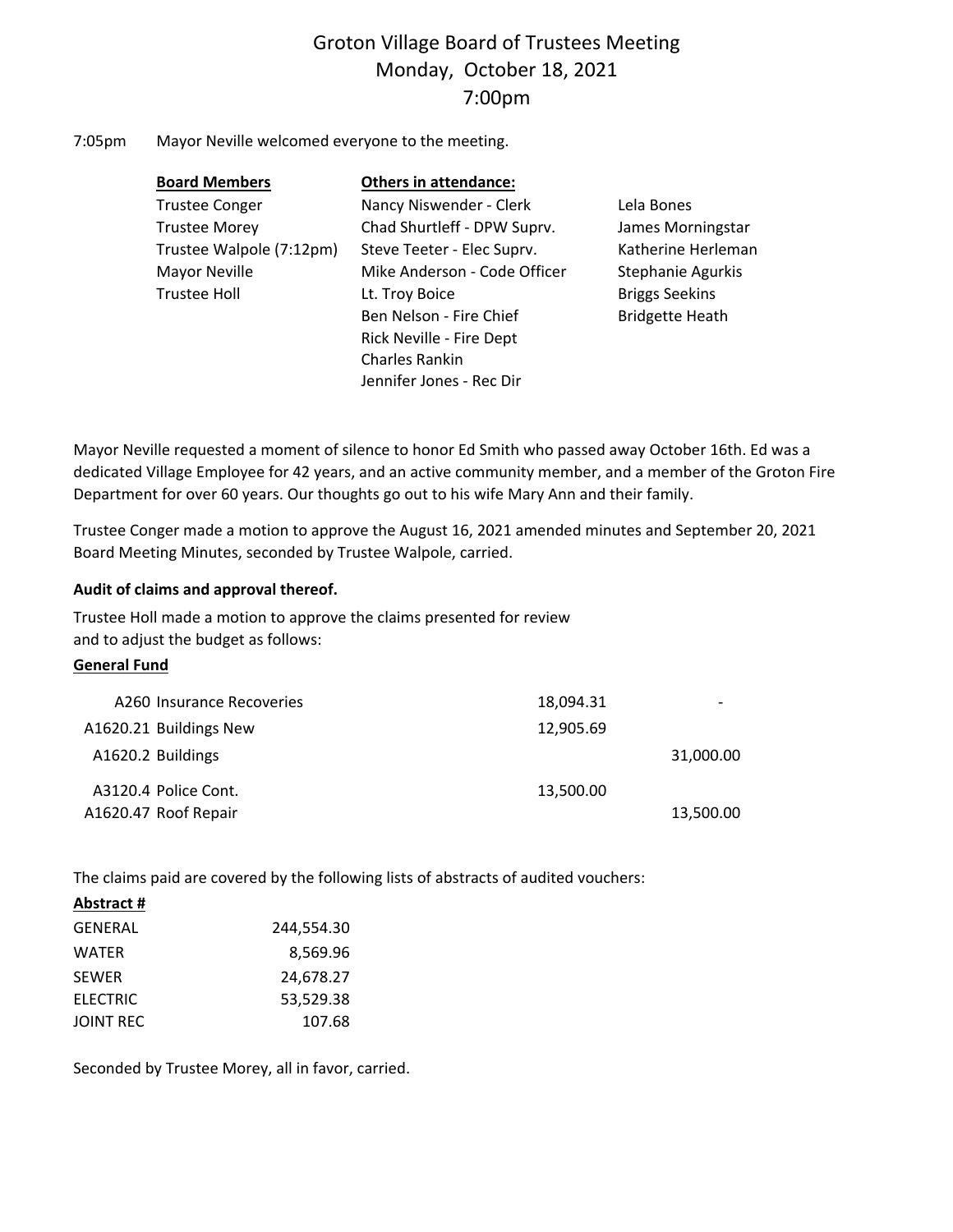## **Monthly Department Reports:**

## **Electric Department:**

# **Supervisor Teeter reviewed his report submitted (attached to the minutes)** Additional Items discussed:

- $\bullet$ Jack was scheduled to attend his final week of training, but it was rescheduled for Nov 2nd due to COVID
- $\bullet$ Car pole accident on Saturday. They had to change out the pole.
- $\bullet$ Helped dig holes for salt shed.

## **Department of Public Works**

# **Supervisor Shurtleff reviewed his report submitted (attached to the minutes)**

Additional Items discussed:

- $\bullet$ Had help with the Towns of Groton & Dryden with paving.
- $\bullet$ Annual Health Dept inspection of water plant. Have some new testing on lead & copper in 2024.

## **Police Department**

## **Lt. Troy Boice Reported**

- $\bullet$ Department has been very busy.
- been very busy.<br>
ase order for a new vehicle that has been budgeted for. \$30<br>
(state bid)<br>
Trunk or Treat<br>
Inspection<br>
all but 100' passed<br>
duled for Tuesday morning<br>
in service.<br>
is came for a visit.<br>
has been responding  $\bullet$ We have a purchase order for a new vehicle that has been budgeted for. \$30,074.00 from Joe Cecconi's Chrysler Complex (state bid)
- $\bullet$ Getting ready for Trunk or Treat

## **Fire Department**

## **Chief Ben Nelson reported:**

- $\bullet$ Air Packs annual inspection
- $\bullet$ Hose inspection - all but 100' passed
- $\bullet$ Ladder test scheduled for Tuesday morning
- $\bullet$ New Tanker 821 in service.
- $\bullet$ Kindergarten class came for a visit.
- $\bullet$ The department has been responding to several accidents lately.

## **Code Enforcement**

## **Officer Andersen Reported:**

| Code Activity: |                         |    | Estimated Cost of Work to be |              |  |
|----------------|-------------------------|----|------------------------------|--------------|--|
|                |                         |    |                              | done:        |  |
|                | <b>Building Permits</b> | 34 |                              | \$600,000.00 |  |
|                | <b>Roofing Permits</b>  | 39 |                              | \$248,000.00 |  |

#### **Joint Recreation**

## **Trustee Conger reported:**

Trustee Conger reported the Joint Recreation Report from Jennifer Jones (attached to these minutes)

Mago Martin was at the Joint Rec Meeting and reported on the proposed school and field upgrades.

## **Groton Youth Commission**

#### **Trustee Conger reported:**

Trustee Conger reported the GYS April Report from Nick Wager (attached to these minutes)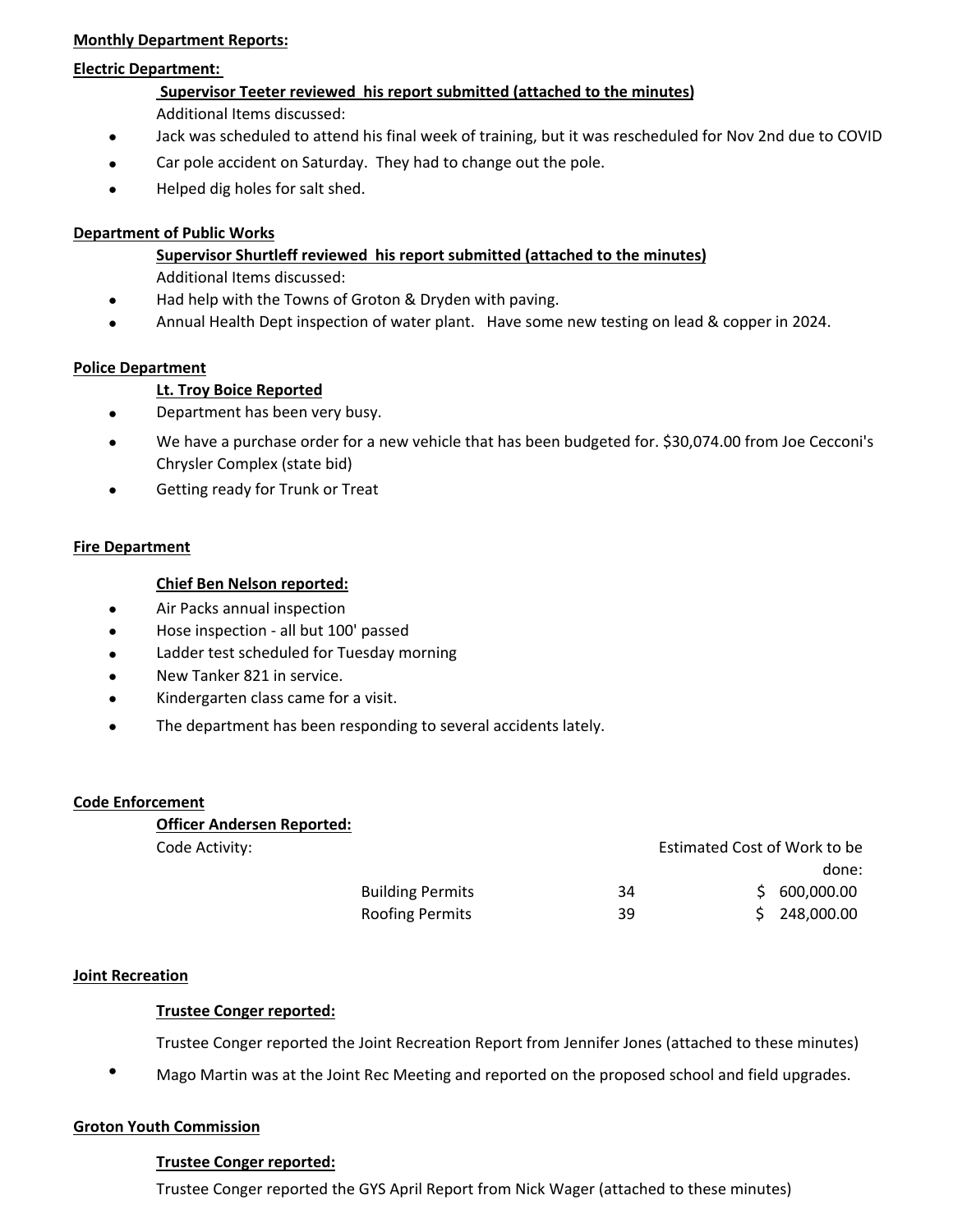## **Presentation & Discussion Items**

- $\bullet$ Presentation from Lela Bones ‐ Groton Off Leash Dog Park ‐ have 34 signers on a petition. To benefit: Exercise dogs, Community enrichment, increases traffic safety and reduces off leash dogs as in a controlled area. Features ‐ fenced in areas, separate for small/large dogs. Possible options, Sykes Park and area over across from park Lindeman Ave. Expenses ‐ fencing, grass cutting, bags and cleanup supplies. Some willing to write grants. We will review areas. Presenters will need to research all aspects of maintenance and cost and get back to the Board.
- $\bullet$ Jennifer Jones, Recreation Director ‐ Presentation on Pool Repairs There are many layers of paint on the pool. We received an inspection and quotes. The project would require, grant funding, Town funding, Village Funding and plan ahead. Replastering would require approx. 6" of paint and Marsite and replacing. The damage is not yet into the marsite, but could get worse in the future. Not yet facing a major failure but need to plan. We will look into the 5-10 year budget. NYS Historical Parks & Rec EPF Grant would be a 50/50 cost.

## **Public Comments**

- $\bullet$ Support of the dog park and keep business and activities here. Be able to commune more with other residents. Would be willing to help with Grant writing and non-profit ideas.
- $\bullet$ Bridgette Heath ‐ Also came in support of dog park and getting people out and together. This will make it easier for people to work around their schedules.
- $\bullet$ Stephanie Agurkis ‐ Also supports the Dog Park. This would be another good asset for the community.
- $\bullet$ Discussion continued: We would need solutions for maintenance. Would be looking at collaboration with volunteers, organizations.

## **Action Items**

- $\bullet$ Trustee Conger made a motion to adopt the Resolution to Adopt the Tompkins County Hazard Mitigation Plan , seconded by Trustee Walpole, all in favor, carried.
- by park and keep business and activities here. Be able to cc<br>to help with Grant writing and non-profit ideas.<br>Also came in support of dog park and getting people out a<br>to work around their schedules.<br>S Also supports the  $\bullet$ Trustee Walpole made a motion to adopt the Resolution to approve the Municipal Cooperative Agreement for 2022 with the Greater Tompkins County Municipal Health Insurance Consortium, seconded by Trustee Morey, all in favor, carried.
- $\bullet$ Trustee Conger made a motion to Nominate Rick Neville Sr. as TC Environment Management Council membership representation from the Village , seconded by Trustee Holl, all in favor, carried.
- $\bullet$ Trustee Walpole made a motion to approve the Police Department 2021 Dodge Charger estimate of a state bid of \$30,0074.00 from Joe Cecconi's Chrysler Complex, seconded by Mayor Neville, all in favor, carried.
- $\bullet$ Review of CT Male Cost Estimates of Sewer repair and upgrades, from recent grant process. Discussion of need to raise sewer costs to cover higher costs to operate and to do the upgrade the system. There is and EFC Grant that will cover 25% of costs the deadline is November 22nd. Trustee Conger made a motion to proceed with the grant application, seconded by Trustee Morey, all in favor, carried.
- $\bullet$ Groton Ambulance Narcotics safe replacement discussion. Trustee Walpole made a motion to purchase the two safe replacements and to adjust the budget from the contingency account to cover the cost, seconded by trustee Morey, all in favor, carried.
- $\bullet$ Trustee Holl discussed how people are abusing the use of the ambulance. Should we make this a paid service? Comments ‐ they would not be able to remain a volunteer ambulance. Most that abuse wouldn't pay anyway. Another discussion was T‐Cat service. As it is government funded they would loose funds if less mileage. We should explore this again to determine how many are actually using it.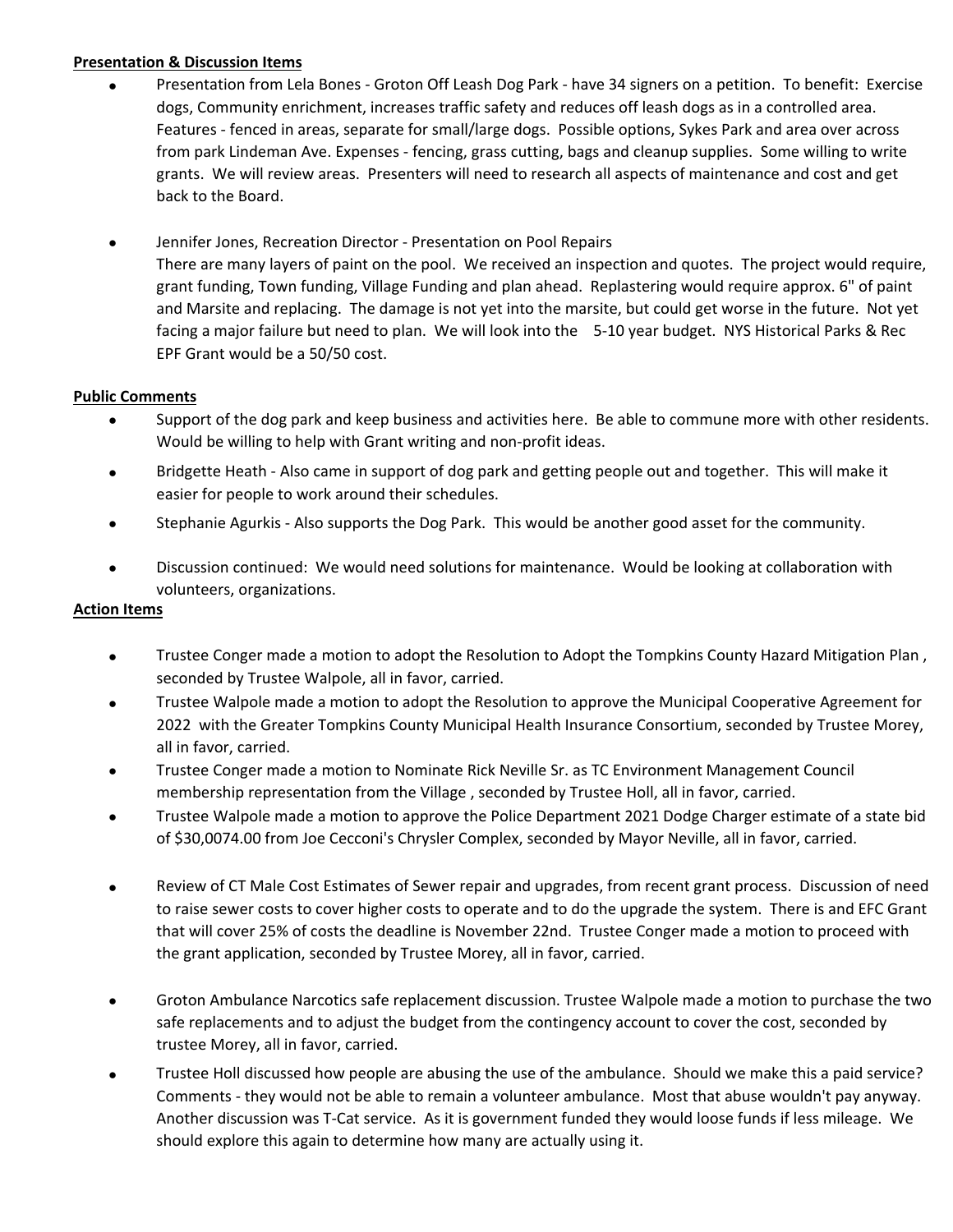- 8:24pm Mayor Neville made a motion to go into Executive Session to discuss a specific personnel., seconded by Trustee Conger, carried. Trustee Walpole made a motion to return from executive session, seconded by Trustee Holl , carried.
- 9:03pm Trustee Conger made a motion to adjourn.

Respectfully submitted,

Village Clerk‐Treasurer/Administrator Nancy Niswender

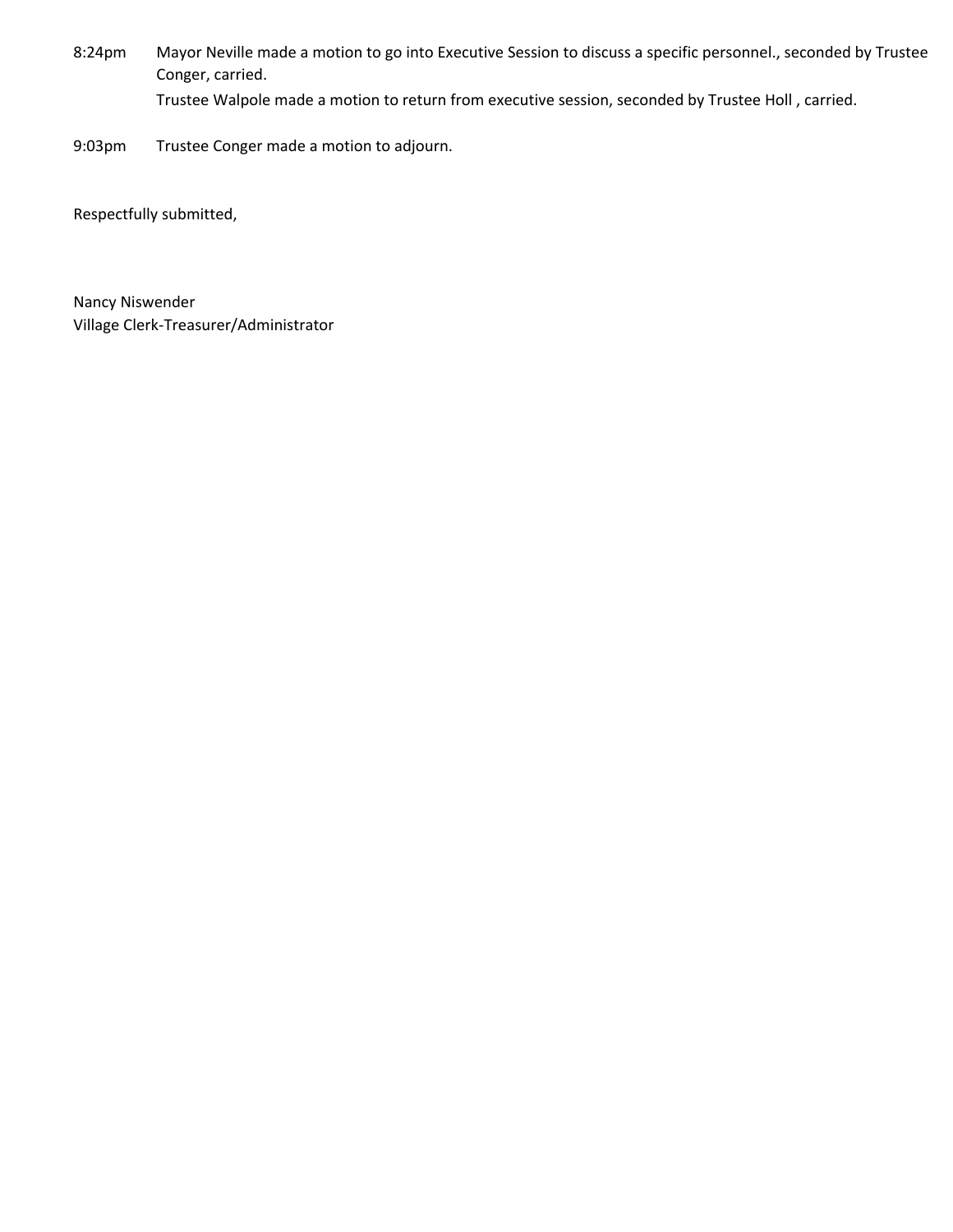# GROTON JOINT RECREATION COMMITTEE October 06, 2021 5:30 PM

Scott Weeks called the meeting to order at: 5:38pm.

Present were: Betty Conger, Scott Weeks, Crystal Young, Leon Brockway, Rec Dir. Jennifer Jones, Olivia Howarth, Jennifer Foote-Dean VIA Zoom, Margo Martin, Mark Triolo

The meeting minutes were reviewed from the previous meeting: Motion made to approve the minutes by: Betty Conger 2<sup>nd</sup> by: Crystal Young carried.

Financial Reports will be sent as soon as Nancy is done with year end reporting.

Margo Martin updated that indoor sports are planning to go ahead and they will be following the same protocol as last year. Will need a sight manager to track tracing and a mask must be worn at all times.

Margo presented the 3 part capital project they have been working on-

1- Update electrical, pipes, paving and more at the school.

2- Academic- expand the STEAM LAB into elementary school to get them excited at a younger age. It would be located in the second grade wing at Elementary school.

3- Athletic fields- renovating Ross Field and replacing it with turf, and moving the baseball field up to Elementary school. The turf compared to grass would be a \$40,000 difference but the turf would allow more activities- soccer, softball, community space, host tournaments and would not be affected by weather.

Voting will be on December 7th and if this is passed then fall 2022 sports will be able to play on the new field. There would be a 0% tax increase due to the cash on hand, reserves, our poor district which causes state aid to cover about 89%.

Margo requested that when the committee begins to meet and see coaches and parents to share this information with them and to promote voting on December 7th regardless of their vote.